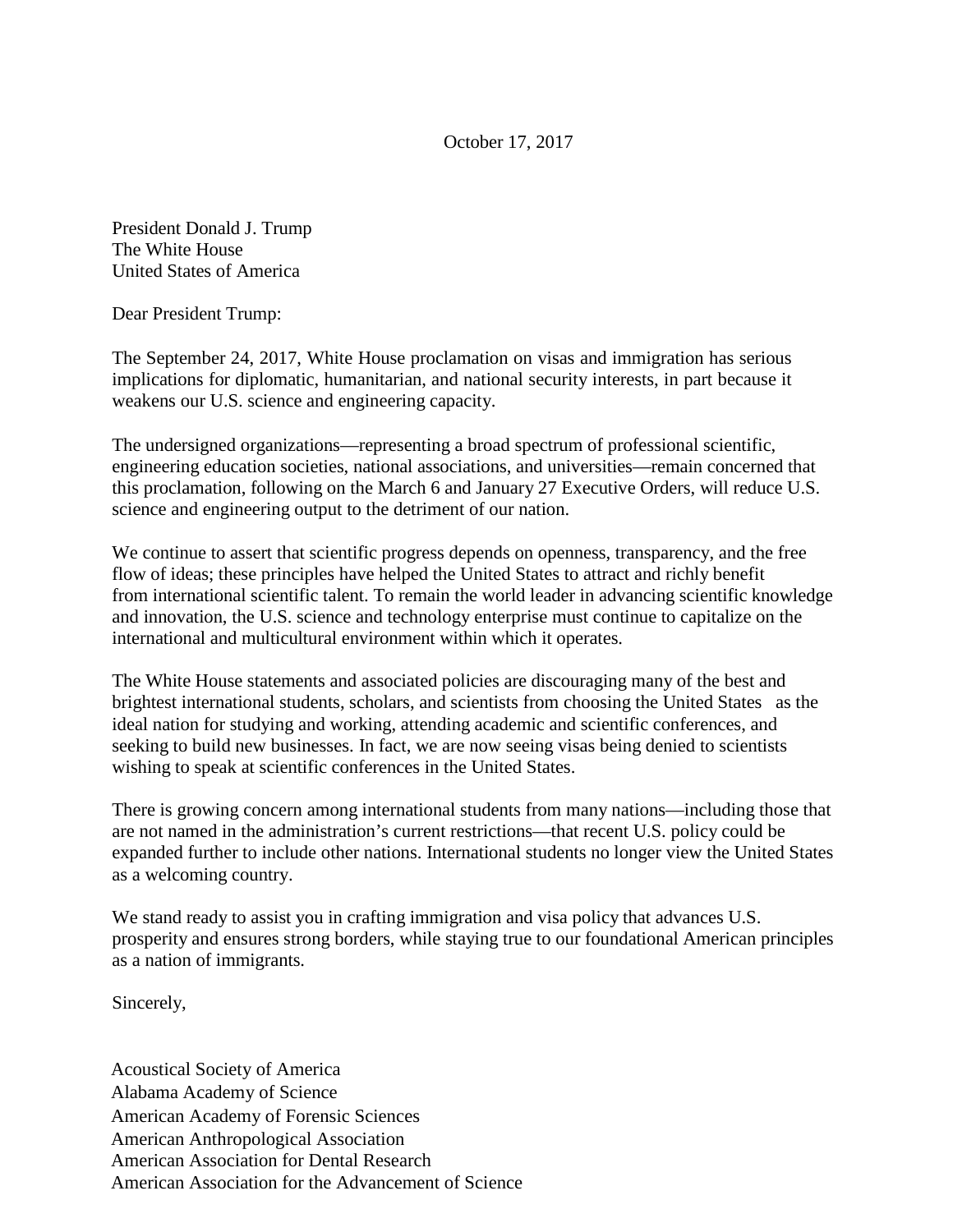American Association of Anatomists American Association of Colleges of Pharmacy American Association of Physics Teachers American Astronomical Society American Chemical Society American Dental Education Association American Educational Research Association American Ethnological Society American Geophysical Union American Institute of Chemical Engineers American Mathematical Society American Meteorological Society American Philosophical Association American Physical Society American Physiological Society American Phytopathological Society American Political Science Association American Psychological Association American Society for Cell Biology American Society for Engineering Education American Society for Microbiology American Society for Nutrition American Society of Civil Engineers American Sociological Association American Statistical Association ASHRAE Association for Psychological Science Association for Research in Vision and Ophthalmology (ARVO) Association for the Sciences of Limnology and Oceanography Coalition for the Life Sciences Conference Board of the Mathematical Sciences Consortium for Ocean Leadership Consortium of Social Science Associations Ecological Society of America Endocrine Society Entomological Society of America Federation of American Societies for Experimental Biology Federation of Associations in Behavioral and Brain Sciences Florida Academy of Sciences, Inc. Foundation for Science and Disability Geological Society of America Georgetown University Graduate Women in Science Institute of Food Technologists Institute of Mathematical Statistics International Association for Dental Research Kentucky Academy of Science Linguistic Society of America